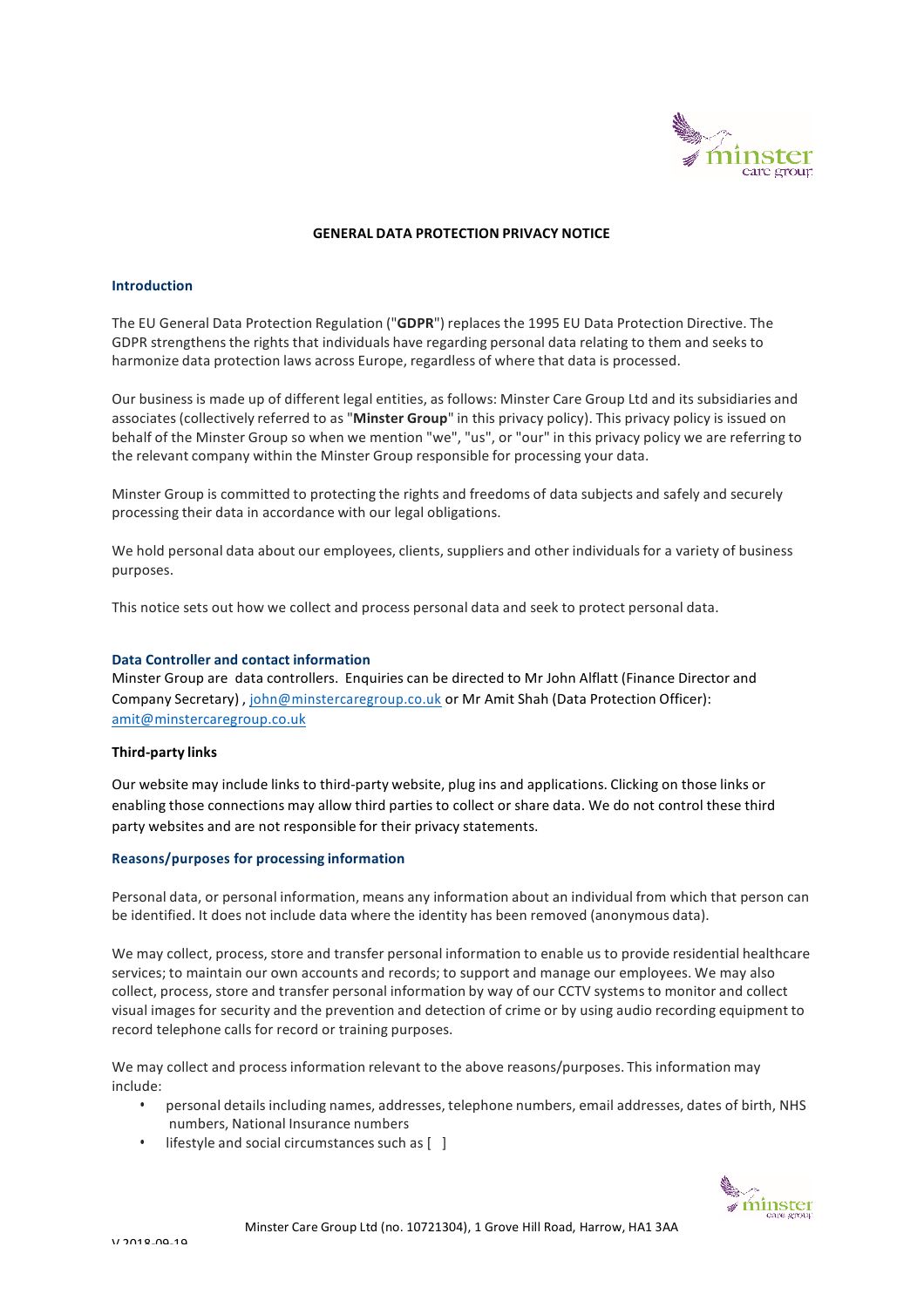- financial details (including bank account details, payment card details and details about payments made to and from us to other people)
- education and employment details
- visual images of individuals, details regarding individual's personal appearance and behaviour
- technical information including internet protocol (IP) addresses, browser type and version, time zone setting and location, operating system and platform and other technology on devices used to access this website

We may also process special categories of personal data including:

- physical or mental health details
- racial or ethnic origin
- religious or other beliefs
- offences including alleged offences
- criminal proceedings, outcomes and sentences

We also collect, use and share aggregated data such as statistical aggregated data which could be derived from your personal data but is not considered personal data in law as this data will **not** directly or indirectly reveal your identity. For example, we may aggregate certain types of personal data to calculate the percentage of individuals who have a certain preference. However, if we combine or connect aggregated data with your personal data so that it can directly or indirectly identify you, we will treat the combined data as personal data which will be used in accordance with this privacy policy.

# **Who the information is processed about**

We process personal information about:

- residents/service users/patients
- personal representatives of the above
- complainants
- enquirers
- individuals captured by CCTV images
- offenders and suspected offenders
- employees and their next of kin

# **Who information is obtained from**

The information we hold is obtained from:

- The subjects themselves
- Their next of kin or personal representatives
- Professional bodies engaged to represent the subject
- Other data controllers for whom we are processing data (eg. Local Authorities)
- Government agencies providing data relevant to our business (together the "**Sources**").

# **How the information is obtained**

We may use different methods to collect data regarding data subjects, including:

• **Direct interactions**. This is when personal data regarding a subject is obtained directly by any of the Sources by filling in hard copy forms or forms on our website or by corresponding with us by post, phone, email or otherwise.

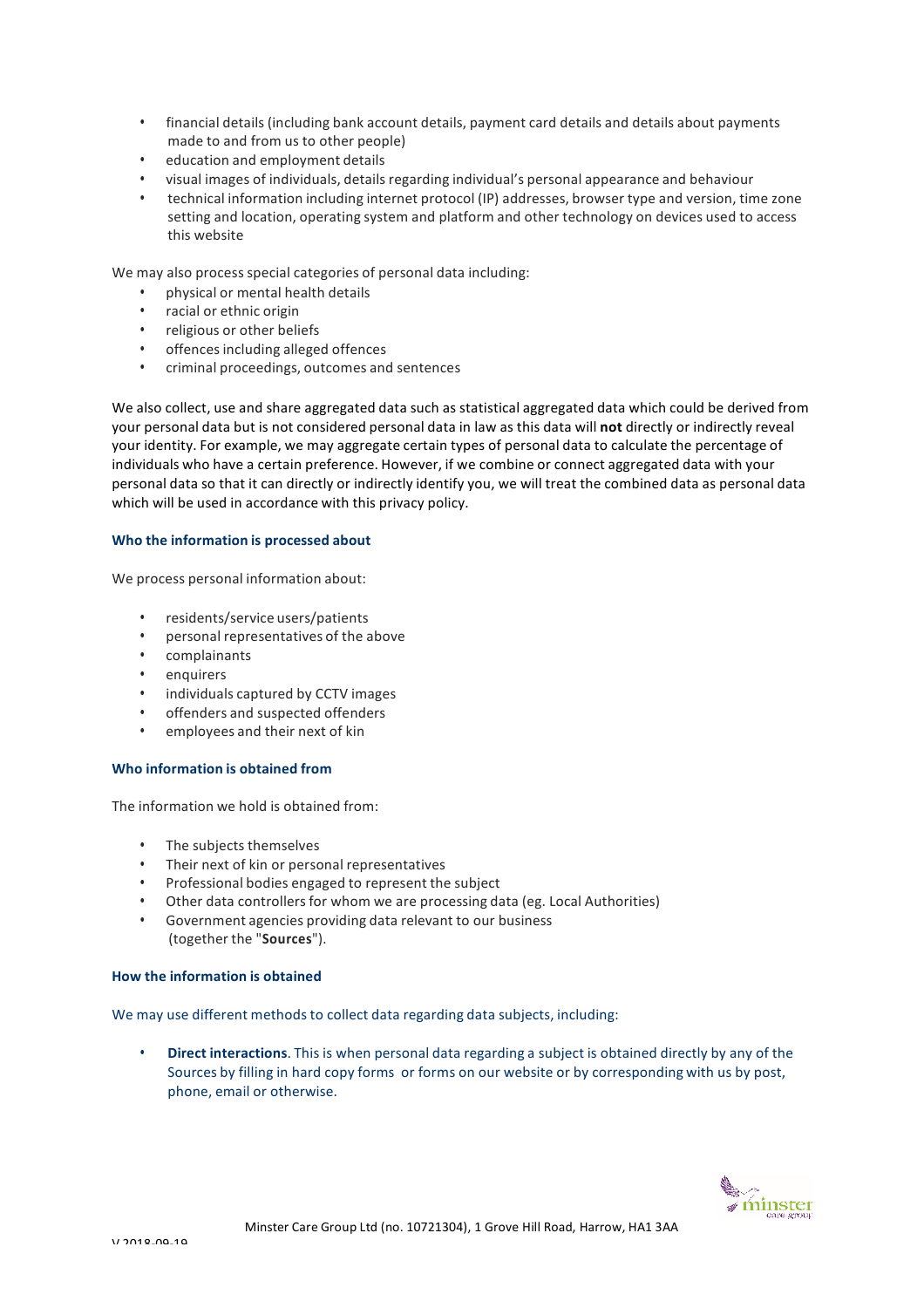• **Automated technologies or interactions.** As individualsinteract with our website, we will automatically collect technical data about their equipment, browsing actions and patterns. We collect this personal data by using cookies and other similar technologies.

### **How we use your personal information**

We will only use your personal data in the following circumstances:

- Where we need to perform the contract we are about to enter into or have entered into with you.
- Where it is necessary for our legitimate interests (or those of a third party) and your interests and fundamental rights do not override those interests.
- Where we need to comply with a legal obligation.

Generally, we do not rely on consent as a legal basis for processing your personal data although we will get your consent before sending third party direct marketing communicationsto you via email or text message. You have the right to withdraw consent to marketing at any time by contacting us.

## **Change of purpose**

We only use personal data for the purposes for which we collected it, unless we reasonably consider that we need to use it for another reason and that reason is compatible with the original purpose.

If we need to use personal data for an unrelated purpose, we will notify the data subject and explain the legal basis which allows us to do so.

Please note that we may process personal data without knowledge or consent, in compliance with the above rules, where this is required or permitted by law.

# **Who the information may be shared with**

We sometimes need to share the personal information we process with the data subject and also with other organisationsfor the purposes of performing the contract we are about to enter into or have entered into, where it is necessary for our legitimate interests (or those of a third party) and the data subject's interests and fundamental rights do not override those interests or where we need to comply with a legal obligation. The types of organisations we may need to share some of the personal information we process with for the purposes set out above may include:

- healthcare professionals, social and welfare organisations with whom or for whom we carry out legitimate business
- The Care Quality Commission or other legitimate regulators of our business
- family, associates and representatives of the person whose personal data we are processing
- central and local government
- suppliers and service providers
- employment and recruitment organisations
- credit reference agencies
- debt collection and tracing agencies
- business associates and other professional advisers
- financial organisations
- current, past or prospective employers
- educators and examining bodies
- people making an enquiry or complaint
- police forces and security organisations
- data processors with whom we contract (eg. Payroll service providers)

### **International Transfers**

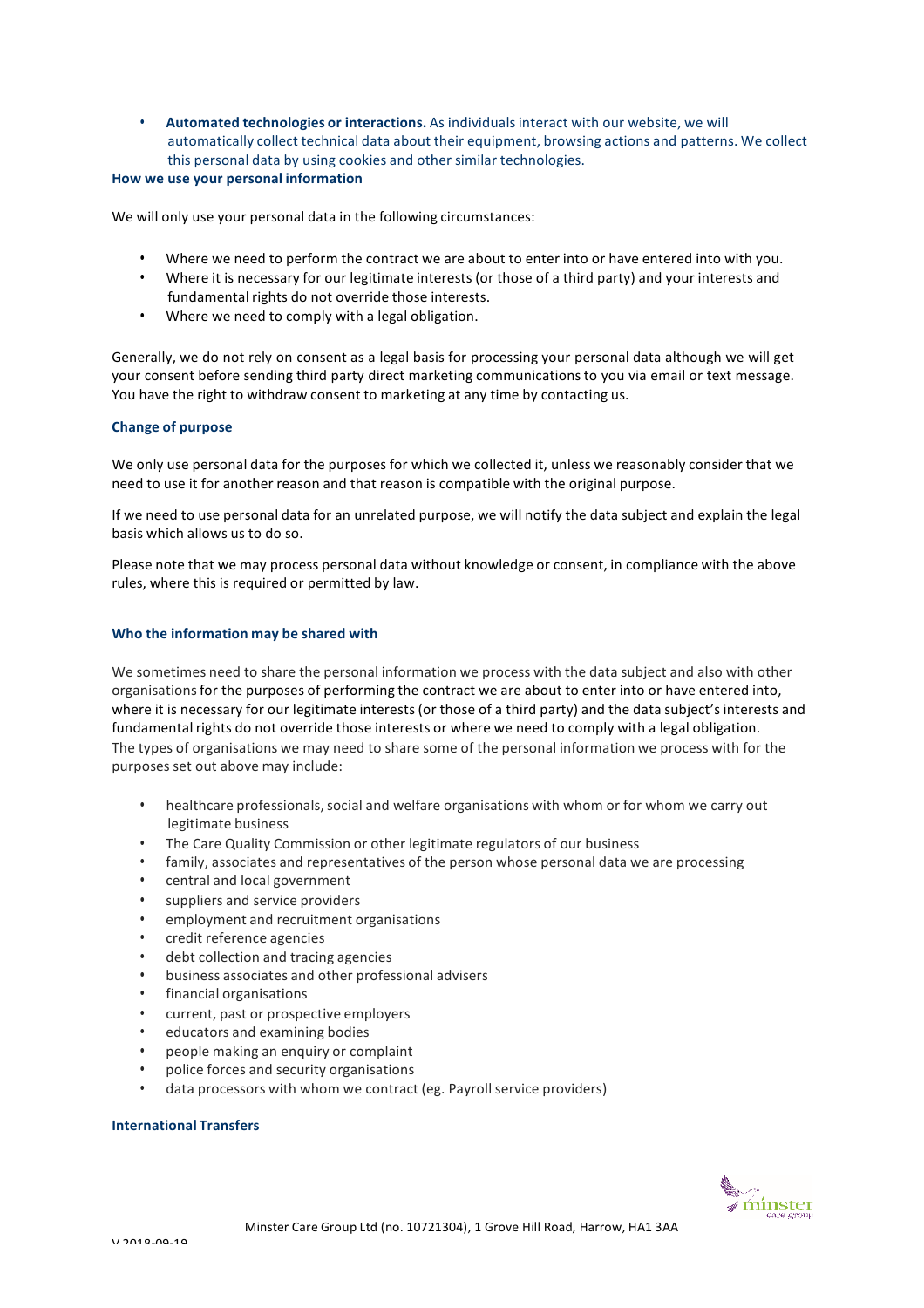# We do not transfer any personal data outside of the European Economic Area.

# **Rights of individuals**

Individuals have rights to their data which we must respect and comply with to the best of our ability. We must ensure individuals can exercise their rights in the following ways:

### **1. Right to be informed**

- Providing privacy notices which are concise, transparent, intelligible and easily accessible, free of charge, that are written in clear and plain language, particularly if aimed at children.
- Keeping a record of how we use personal data to demonstrate compliance with the need for accountability and transparency.

# **2. Right of access**

- Enabling individualsto access their personal data and supplementary information
- Allowing individualsto be aware of and verify the lawfulness of the processing activities

## **3. Right to rectification**

• We must rectify or amend the personal data of the individual if requested because it is inaccurate or incomplete.

## **4. Right to erasure**

• We must delete or remove an individual's data if requested and there is no compelling reason for its continued processing.

### **5. Right to restrict processing**

- We must comply with any request to restrict, block, or otherwise suppress the processing of personal data.
- We are permitted to store personal data if it has been restricted, but not process it further. We must retain enough data to ensure the right to restriction is respected in the future.

### **6. Right to data portability**

- We must provide individuals with their data so that they can reuse it for their own purposes or across different services.
- We must provide it in a commonly used, machine-readable format, and send it directly to another controller if requested.

### **7. Right to object**

- We must respect the right of an individual to object to data processing based on legitimate interest or the performance of a public interest task.
- We must respect the right of an individual to object to direct marketing, including profiling.
- We must respect the right of an individual to object to processing their data for scientific and historical research and statistics.

### **8. Rights in relation to automated decision making and profiling**

- We must respect the rights of individuals in relation to automated decision making and profiling.
- Individuals retain their right to object to such automated processing, have the rationale explained to them, and request human intervention.

### **Data retention**

• We will only retain personal data for as long as reasonably necessary to fulfil the purposes we collected it for, including for the purposes of satisfying any legal, regulatory, tax, accounting or reporting